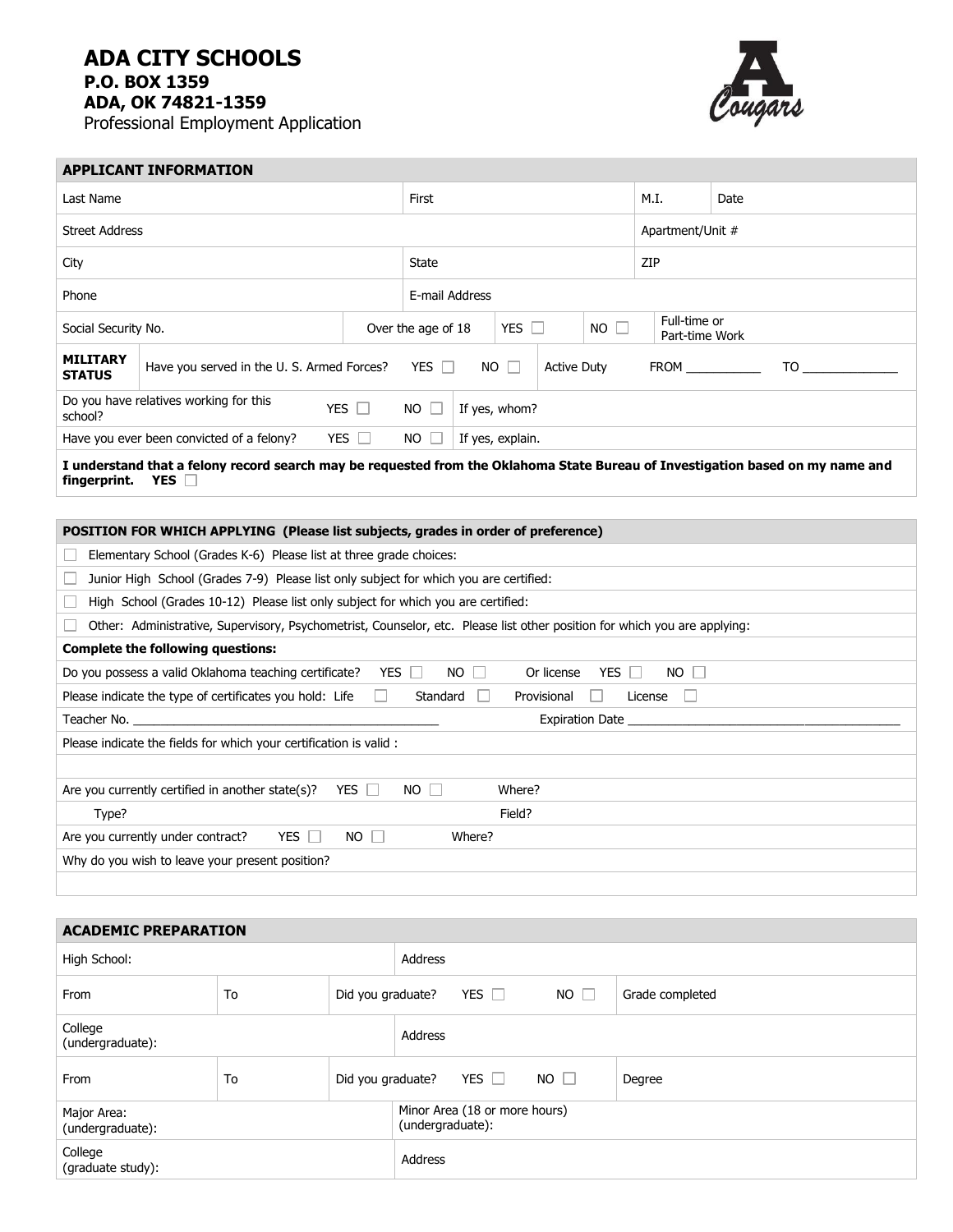| From                      | To | Did you graduate? |         | YES $\Box$               | $NO$ $\Box$ | Degree |
|---------------------------|----|-------------------|---------|--------------------------|-------------|--------|
| Major Area<br>(graduate): |    |                   |         | Minor Area<br>(graduate) |             |        |
| Other:                    |    |                   | Address |                          |             |        |
| From                      | To | Did you graduate? |         | YES $\Box$               | $NO$ $\Box$ | Degree |

| TEACHING EXPERIENCE (Place student teaching on first line) |                |                      |                         |                  |                |  |  |  |
|------------------------------------------------------------|----------------|----------------------|-------------------------|------------------|----------------|--|--|--|
| School and System                                          | City and State | Grades or Subject(s) | No. of hours<br>per day | From: Month/Year | To: Month/Year |  |  |  |
|                                                            |                |                      |                         |                  |                |  |  |  |
|                                                            |                |                      |                         |                  |                |  |  |  |
|                                                            |                |                      |                         |                  |                |  |  |  |
|                                                            |                |                      |                         |                  |                |  |  |  |
|                                                            |                |                      |                         |                  |                |  |  |  |
|                                                            |                |                      |                         |                  |                |  |  |  |

| RELATED WORK EXPERIENCE (List only positions directly related to teaching, teaching area, or youth work). |                |          |                  |                |  |  |
|-----------------------------------------------------------------------------------------------------------|----------------|----------|------------------|----------------|--|--|
| Employer                                                                                                  | City and State | Position | From: Month/Year | To: Month/Year |  |  |
|                                                                                                           |                |          |                  |                |  |  |
|                                                                                                           |                |          |                  |                |  |  |
|                                                                                                           |                |          |                  |                |  |  |

## **PROFESSIONAL REFERENCES**

List only those persons who are qualified to evaluate your qualifications for positions sought, include principals, superintendents of systems where experience was gained. References must have complete names, addresses and zip codes).

| Name                                              | Title | School, School System<br>or College | Address - Street, City, State, Zip |
|---------------------------------------------------|-------|-------------------------------------|------------------------------------|
| Mentor Teacher (Complete if licensed teacher)     |       |                                     |                                    |
| College Supervisor (Complete if licensed teacher) |       |                                     |                                    |
| Other                                             |       |                                     |                                    |
| Other                                             |       |                                     |                                    |
| Other                                             |       |                                     |                                    |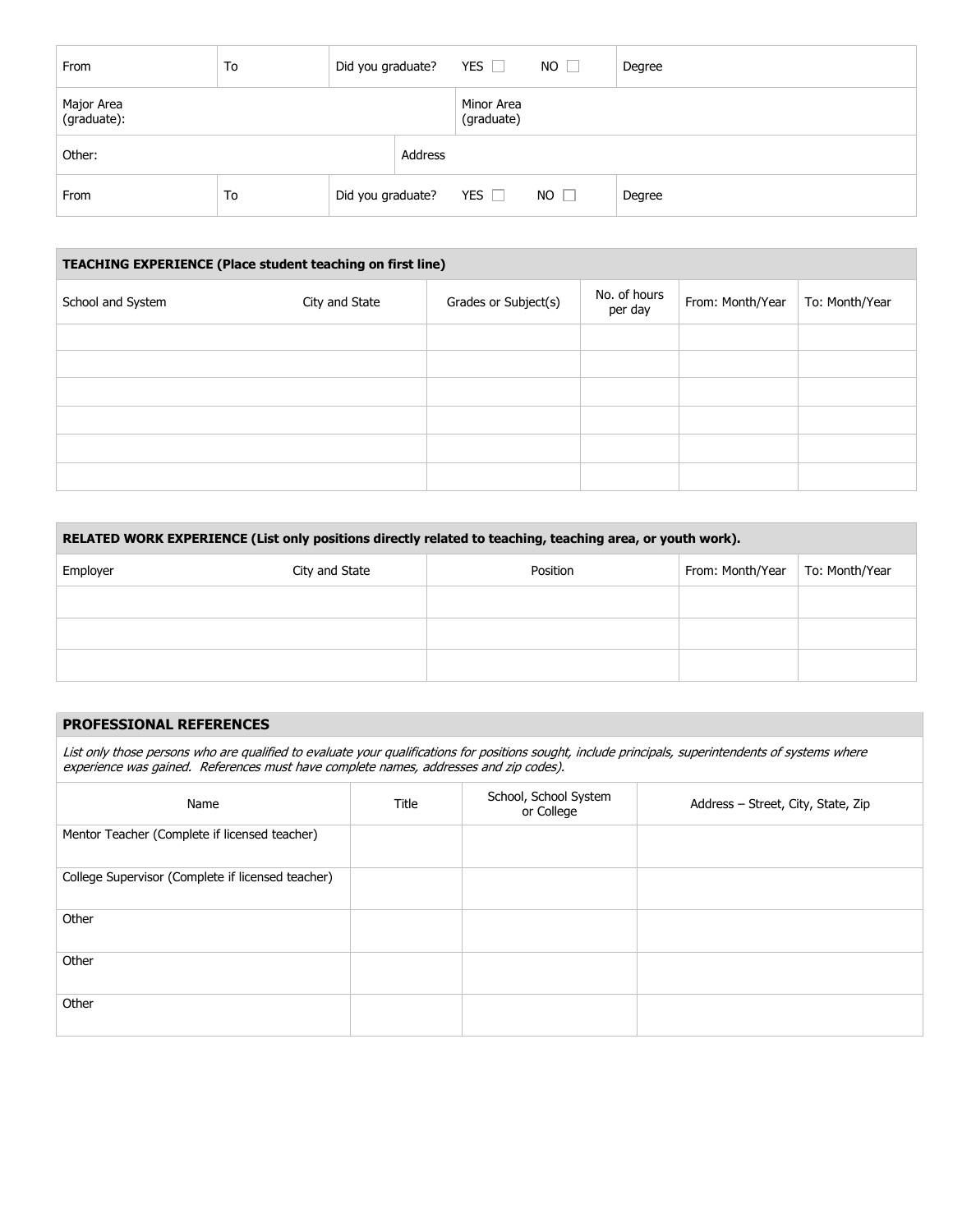|                          | Please respond to the statements below as briefly, but as thoroughly, as possible. Your personal views are very important. (Relate each<br>statement to the particular position for which you are applying.) |
|--------------------------|--------------------------------------------------------------------------------------------------------------------------------------------------------------------------------------------------------------|
|                          | 1. Describe what you feel are the most effective techniques or styles of teaching. (Relate to your field.)                                                                                                   |
|                          | 2. Describe what you feel are the most effective techniques of student and classroom management.                                                                                                             |
|                          |                                                                                                                                                                                                              |
|                          | 3. State your position concerning the involvement of teachers in supervision and responsibility outside of the classroom.                                                                                    |
|                          |                                                                                                                                                                                                              |
|                          | 4. In order of priority, list the five (5) most important characteristics of an outstanding teacher. (Relate to your field.)                                                                                 |
|                          |                                                                                                                                                                                                              |
|                          | 5. Write additional information which you believe will be helpful in arriving at a true estimate of your qualifications.                                                                                     |
|                          |                                                                                                                                                                                                              |
| <b>OTHER INFORMATION</b> |                                                                                                                                                                                                              |
|                          |                                                                                                                                                                                                              |
|                          |                                                                                                                                                                                                              |
|                          |                                                                                                                                                                                                              |

**Please list any activities or clubs which you would be interested in sponsoring:**